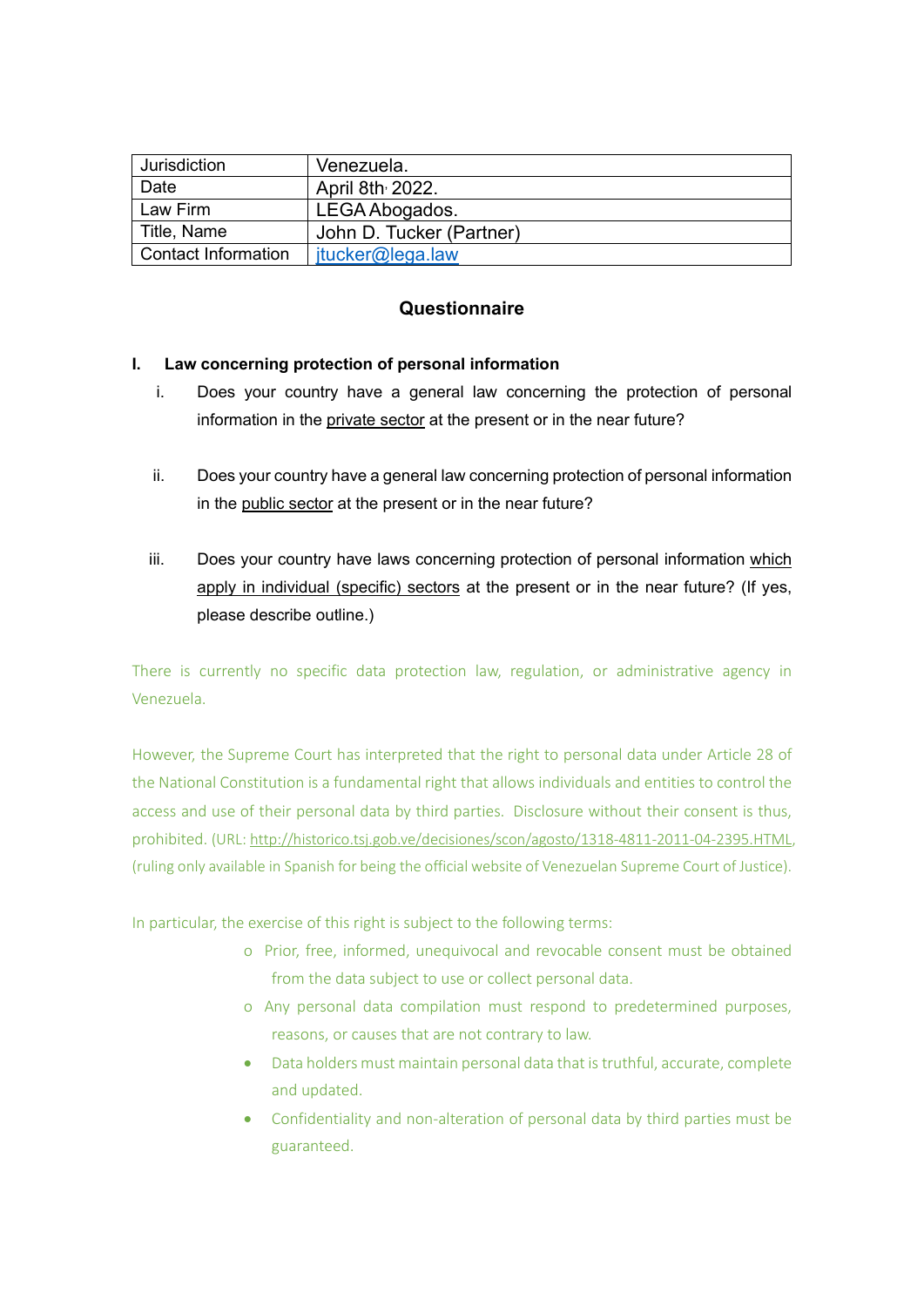- Access to such data by relevant authorities under the law must be guaranteed.
- International transfer of data to territories whose legislation does not guarantee a minimum protection to personal data pursuant to the principles indicated in this decision is not permitted.

**Where all of the answers to the question of I.(i), (ii) and (iii) is "no", please skip to IV.**

- **II. The basic information of the regulation concerning protection of personal information.**
	- i. Please fill in the blanks below about all the law concerning personal information mentioned at I..( please add a reply column as necessary,)

The title of the law :

URL (please provide the URL officially posted by the government, English page is preferred, if available):

Effective Date:

|                   | definition<br>The<br>ot<br>"Personal Information" |  |
|-------------------|---------------------------------------------------|--|
| $\left( 2\right)$ | The scope in which the<br>law applies             |  |
| (3)               | The territorial scope                             |  |

The title of the law :

URL (please provide the URL officially posted by the government, English page is preferred, if available):

Effective Date:

|    | definition<br>The:<br>Ωf<br>"Personal Information" |  |
|----|----------------------------------------------------|--|
| 2) | The scope in which the<br>law applies              |  |
| 3) | The territorial scope                              |  |

ii. If there are any special instructions about the laws, please describe them.

#### **III. OECD Privacy Principles**

i. If there are any provision of law which embody each OECD Privacy Principle in your country, please describe the outlines. [https://www.oecd.org/sti/ieconomy/oecdguidelinesontheprotectionofprivacyandtran](https://www.oecd.org/sti/ieconomy/oecdguidelinesontheprotectionofprivacyandtransborderflowsofpersonaldata.htm)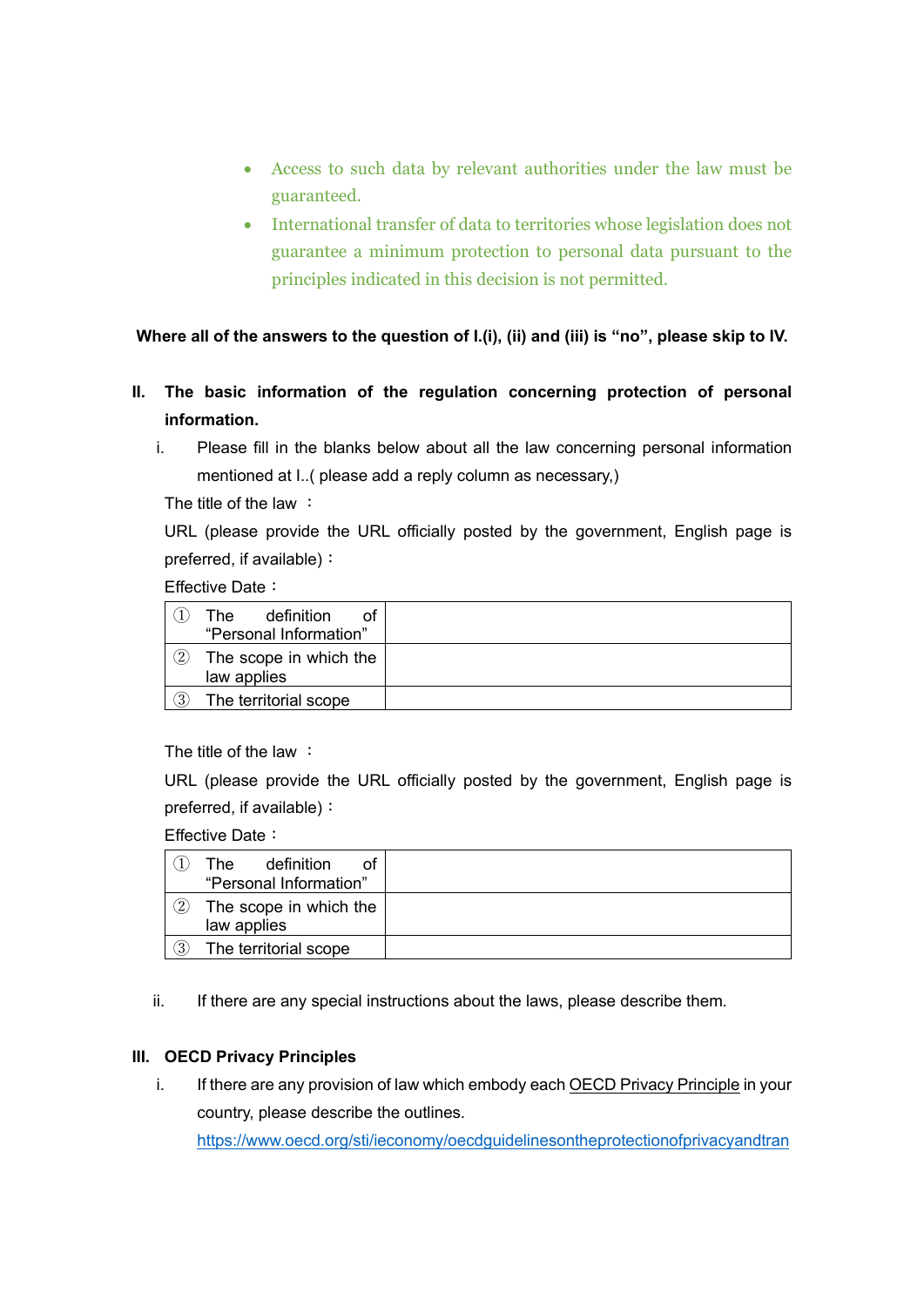#### [sborderflowsofpersonaldata.htm](https://www.oecd.org/sti/ieconomy/oecdguidelinesontheprotectionofprivacyandtransborderflowsofpersonaldata.htm)

- (a) Collection Limitation Principle
- (b) Data Quality Principle
- (c) Purpose Specification Principle
- (d) Use Limitation Principle
- (e) Security Safeguards Principle
- (f) Openness Principle
- (g) Individual Participation Principle
- (h) Accountability Principle
- ii. If there are any sectors in which any laws exclude the application of each OECD Privacy Principle, please describe the outline.
	- (a) Collection Limitation Principle
	- (b) Data Quality Principle
	- (c) Purpose Specification Principle
	- (d) Use Limitation Principle
	- (e) Security Safeguards Principle
	- (f) Openness Principle
	- (g) Individual Participation Principle
	- (h) Accountability Principle